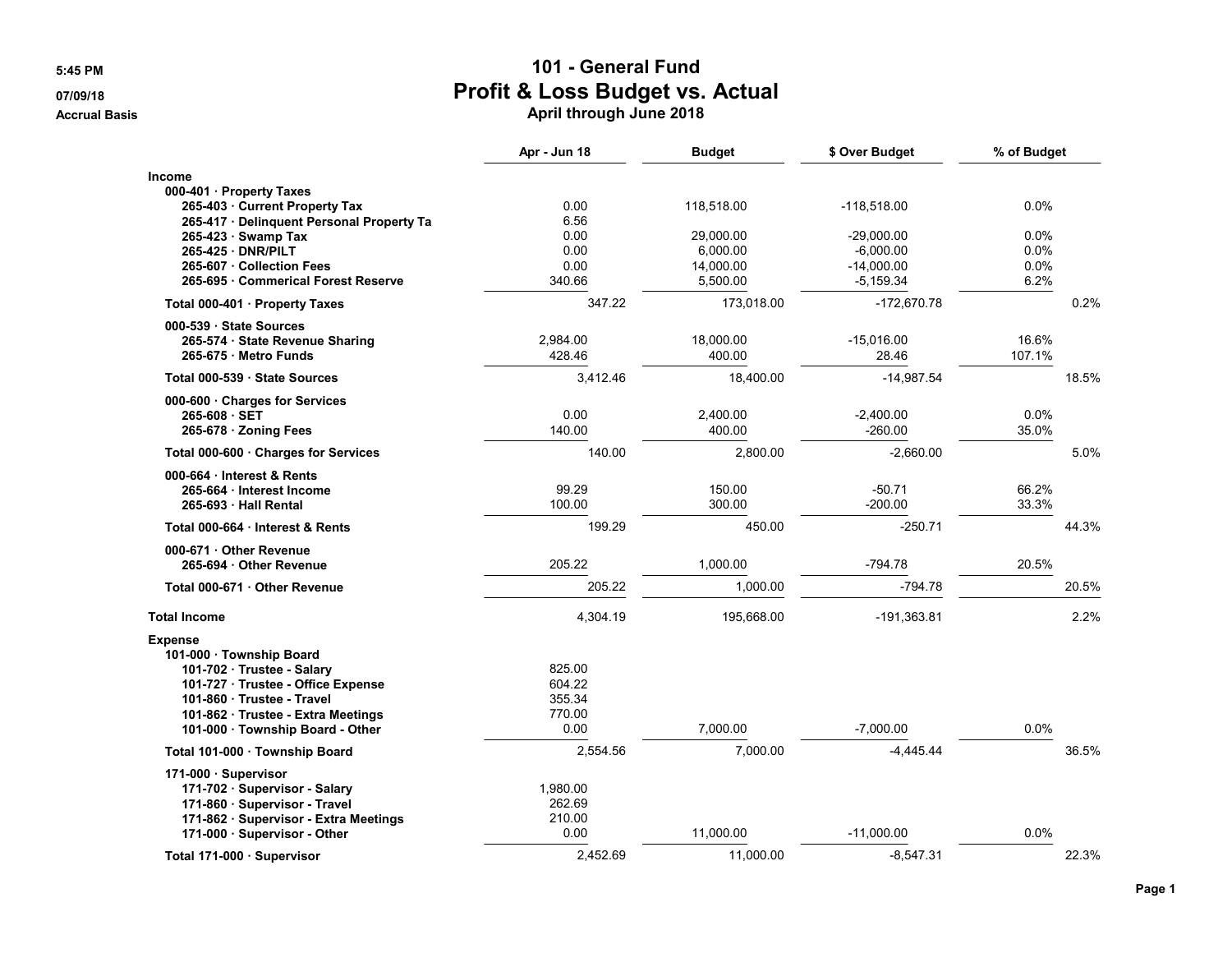|                                                                                                                                                                                                                                                                                                                                                                                                     | Apr - Jun 18                                                                                        | <b>Budget</b> | \$ Over Budget | % of Budget |       |
|-----------------------------------------------------------------------------------------------------------------------------------------------------------------------------------------------------------------------------------------------------------------------------------------------------------------------------------------------------------------------------------------------------|-----------------------------------------------------------------------------------------------------|---------------|----------------|-------------|-------|
| 191-000 · Election                                                                                                                                                                                                                                                                                                                                                                                  | 106.35                                                                                              | 4,000.00      | $-3,893.65$    | 2.7%        |       |
| 191-703 · Election - Expense                                                                                                                                                                                                                                                                                                                                                                        |                                                                                                     |               |                |             |       |
| Total 191-000 · Election                                                                                                                                                                                                                                                                                                                                                                            | 106.35                                                                                              | 4,000.00      | $-3,893.65$    |             | 2.7%  |
| 209-000 Assessor<br>209-702 · Assessor - Salary<br>209-727 · Assessor - Office Expense<br>209-860 Assessor - Travel<br>209-000 Assessor - Other                                                                                                                                                                                                                                                     | 8.170.00<br>558.91<br>128.62<br>0.00                                                                | 21,000.00     | $-21,000.00$   | 0.0%        |       |
| Total 209-000 · Assessor                                                                                                                                                                                                                                                                                                                                                                            | 8,857.53                                                                                            | 21,000.00     | $-12,142.47$   |             | 42.2% |
| 215-000 Clerk<br>215-702 Clerk - Salary<br>215-727 Clerk - Office Expense<br>215-860 Clerk - Travel<br>215-862 Clerk - Extra Meetings<br>215-000 · Clerk - Other                                                                                                                                                                                                                                    | 1,980.00<br>670.97<br>747.74<br>860.00<br>0.00                                                      | 15,000.00     | $-15,000.00$   | 0.0%        |       |
| <b>Total 215-000 · Clerk</b>                                                                                                                                                                                                                                                                                                                                                                        | 4,258.71                                                                                            | 15.000.00     | $-10,741.29$   |             | 28.4% |
| 247-000 Board of Review<br>247-802 Board of Review - Expense                                                                                                                                                                                                                                                                                                                                        | 450.84                                                                                              | 1.500.00      | $-1,049.16$    | 30.1%       |       |
| Total 247-000 · Board of Review                                                                                                                                                                                                                                                                                                                                                                     | 450.84                                                                                              | 1,500.00      | $-1,049.16$    |             | 30.1% |
| 248-000 · Zoning<br>248-702 · Zoning - Wages<br>248-000 · Zoning - Other                                                                                                                                                                                                                                                                                                                            | 1,010.00<br>0.00                                                                                    | 11,000.00     | $-11,000.00$   | 0.0%        |       |
| Total 248-000 $\cdot$ Zoning                                                                                                                                                                                                                                                                                                                                                                        | 1,010.00                                                                                            | 11,000.00     | $-9,990.00$    |             | 9.2%  |
| 253-000 Treasurer<br>253-702 Treasurer - Salary<br>253-862 · Treasurer - Extra Meetings<br>253-000 Treasurer - Other                                                                                                                                                                                                                                                                                | 1,980.00<br>60.00<br>0.00                                                                           | 13,500.00     | $-13,500.00$   | 0.0%        |       |
| Total 253-000 Treasurer                                                                                                                                                                                                                                                                                                                                                                             | 2,040.00                                                                                            | 13,500.00     | $-11,460.00$   |             | 15.1% |
| 265-000 · Township Hall & Grounds<br>265-702 · Twp Hall - Wages<br>265-721 · Twp Hall - Payroll Taxes<br>265-727 · Twp Hall - Office Supplies<br>265-740 · Twp Hall - Supplies<br>265-920 · Twp Hall - Utilities<br>265-921 · Twp Hall - Heating Fuel<br>265-922 Twp Hall - Telephone<br>265-931 · Twp Hall - Misc<br>265-932 Twp Hall - R&M Equipment<br>265-000 · Township Hall & Grounds - Other | 538.00<br>$-1.589.72$<br>1.239.00<br>146.46<br>366.08<br>674.50<br>157.73<br>27.55<br>80.47<br>0.00 | 35,000.00     | $-35,000.00$   | 0.0%        |       |
| Total 265-000 · Township Hall & Grounds                                                                                                                                                                                                                                                                                                                                                             | 1.640.07                                                                                            | 35,000.00     | $-33,359.93$   |             | 4.7%  |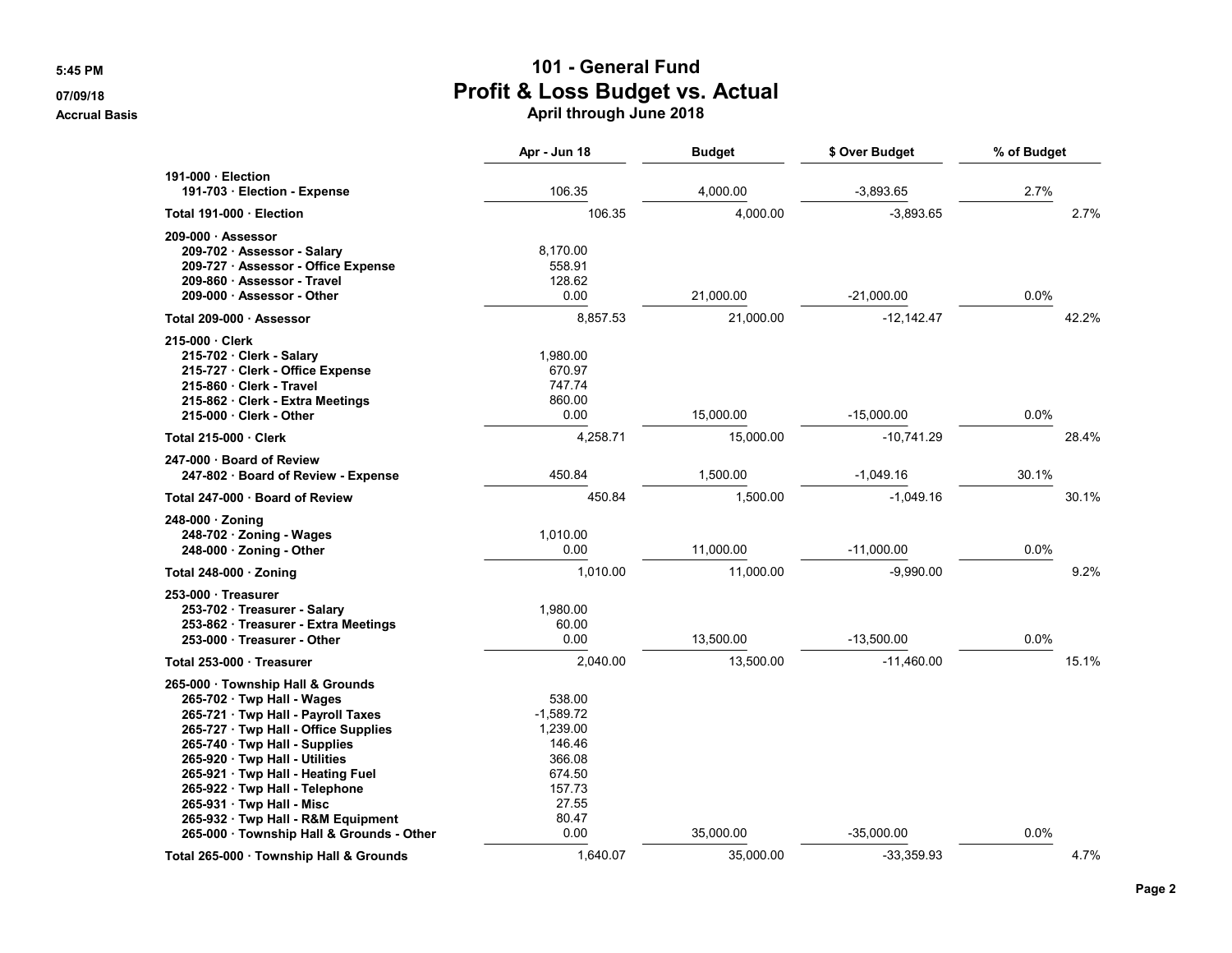|                                                                                                                                                                                                                                                                                                                                                                                                                                                                                      | Apr - Jun 18                                                                                                      | <b>Budget</b>    | \$ Over Budget      | % of Budget     |       |
|--------------------------------------------------------------------------------------------------------------------------------------------------------------------------------------------------------------------------------------------------------------------------------------------------------------------------------------------------------------------------------------------------------------------------------------------------------------------------------------|-------------------------------------------------------------------------------------------------------------------|------------------|---------------------|-----------------|-------|
| 269-000 Dues & Fees<br>269-802 Dues & Fees - Mich Twp Assn<br>269-803 Dues & Fees - Marg Cty Twp Assn<br>269-804 Dues & Fees - CUPPAD<br>269-000 Dues & Fees - Other                                                                                                                                                                                                                                                                                                                 | 563.40<br>77.50<br>0.00<br>0.00                                                                                   | 0.00<br>1.000.00 | 0.00<br>$-1,000.00$ | $0.0\%$<br>0.0% |       |
| Total 269-000 Dues & Fees                                                                                                                                                                                                                                                                                                                                                                                                                                                            | 640.90                                                                                                            | 1,000.00         | $-359.10$           |                 | 64.1% |
| 270-000 · Pool<br>270-920 · Pool Electricity<br>270-921 · Pool Heating Fuel<br>270-956 · Pool Chemicals & Supplies<br>270-000 · Pool - Other                                                                                                                                                                                                                                                                                                                                         | 91.04<br>250.51<br>524.95<br>0.00                                                                                 | 18,000.00        | $-18,000.00$        | $0.0\%$         |       |
| Total 270-000 · Pool                                                                                                                                                                                                                                                                                                                                                                                                                                                                 | 866.50                                                                                                            | 18,000.00        | $-17,133.50$        |                 | 4.8%  |
| $276-000$ Cemetery<br>276-702 · Cemetery - Wages<br>276-000 Cemetery - Other                                                                                                                                                                                                                                                                                                                                                                                                         | 99.00<br>0.00                                                                                                     | 10,000.00        | $-10,000.00$        | 0.0%            |       |
| Total 276-000 Cemetery                                                                                                                                                                                                                                                                                                                                                                                                                                                               | 99.00                                                                                                             | 10.000.00        | $-9,901.00$         |                 | 1.0%  |
| 336-000 · Fire Dept<br>336-702 · Fire Dept - Chief Wages<br>336-703 · Fire Dept - Wages Training&Call<br>336-730 · Fire Dept - Truck Fuel<br>336-740 · Fire Dept - Building Expense<br>336-750 · Fire Dept - Equipment<br>336-801 · Fire Dept - Training<br>336-920 · Fire Dept - Utiltiies<br>336-921 · Fire Dept - Heating Fuel<br>336-930 · Fire Dept - Equipment Repairs<br>336-975 · Fire Dept - Mileage<br>336-977 · Fire Dept - Office Expense<br>336-000 · Fire Dept - Other | 300.00<br>975.00<br>56.01<br>20.00<br>520.00<br>45.83<br>291.11<br>580.07<br>539.68<br>737.93<br>4,473.53<br>0.00 | 33.000.00        | $-33.000.00$        | 0.0%            |       |
| Total 336-000 · Fire Dept                                                                                                                                                                                                                                                                                                                                                                                                                                                            | 8,539.16                                                                                                          | 33,000.00        | $-24,460.84$        |                 | 25.9% |
| 450-000 StreetLights<br>450-920 Streetlights                                                                                                                                                                                                                                                                                                                                                                                                                                         | 480.98                                                                                                            | 2,000.00         | $-1,519.02$         | 24.0%           |       |
| Total 450-000 · StreetLights                                                                                                                                                                                                                                                                                                                                                                                                                                                         | 480.98                                                                                                            | 2,000.00         | $-1,519.02$         |                 | 24.0% |
| 526-000 Sanitation<br>526-702 · Transfer Station Wages<br>526-940 · Refuse Removal<br>526-000 Sanitation - Other                                                                                                                                                                                                                                                                                                                                                                     | 429.00<br>1,110.75<br>0.00                                                                                        | 7,500.00         | $-7,500.00$         | 0.0%            |       |
| Total 526-000 Sanitation                                                                                                                                                                                                                                                                                                                                                                                                                                                             | 1,539.75                                                                                                          | 7,500.00         | $-5,960.25$         |                 | 20.5% |